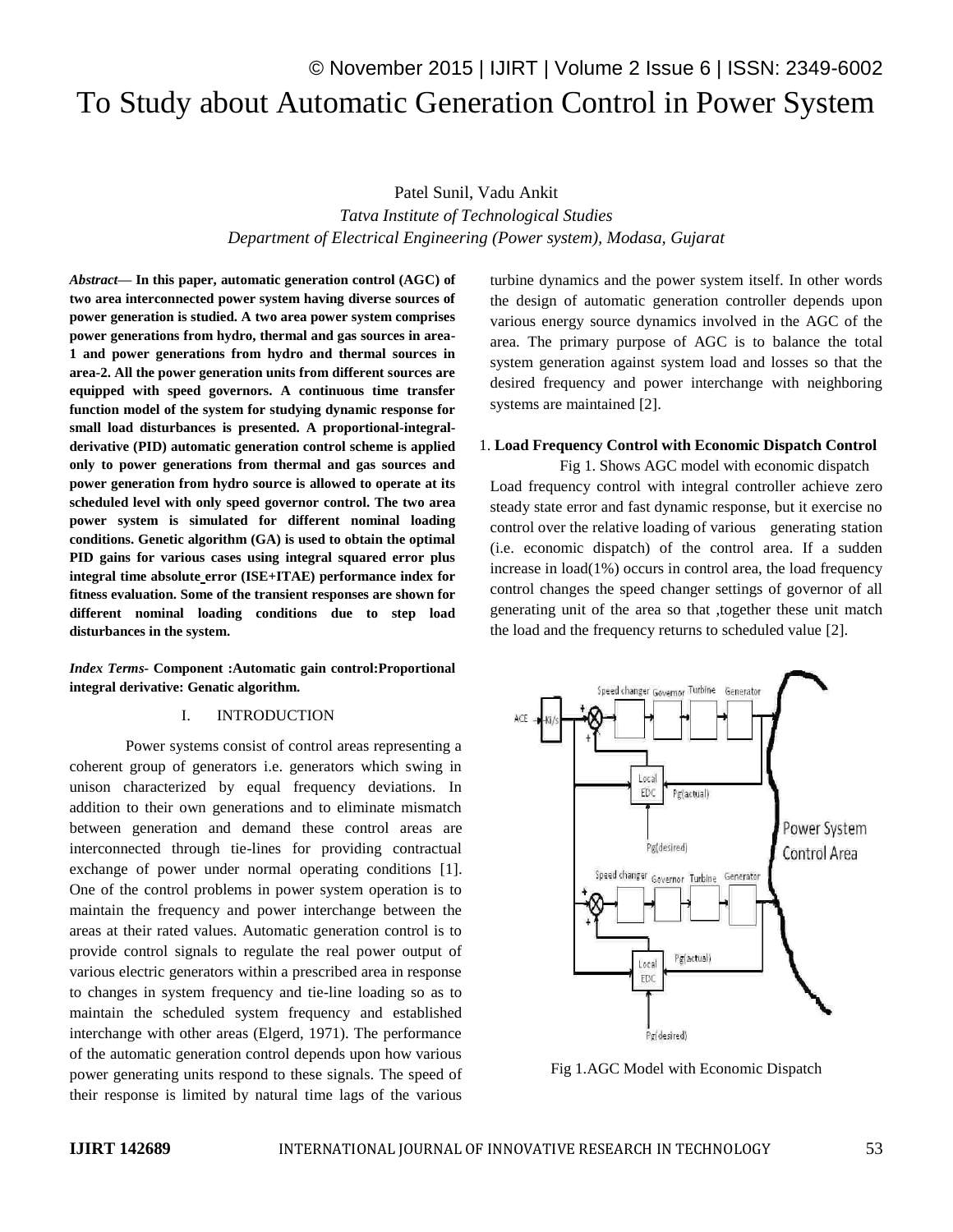# © November 2015 | IJIRT | Volume 2 Issue 6 | ISSN: 2349-6002

However, in process of this change loading of various generating unit change in manner independent of economic loading consideration. In fact, some units may get overloaded. Some control over loading of individual unit can be exercise by adjusting the gain factor of integral. However this is not satisfactory. A satisfactory solution is achieved by using independent controls for load frequency and economic dispatch. While load frequency control is fast acting control and economic dispatch control is slow acting control, which adjust the speed changer setting in every minute in accordance with command signal generated by central economic dispatch centre [2]. Figure 1 shows schematic diagram.

### II. AGC IN MULTI AREA SYSTEM

 The AGC in multi area system can be realized by studying the AGC for a two-area system. Consider two areas represented by an equivalent generating unit interconnected by a lossless tie-line with reactance  $X_{tie}$  [4]. Each area is represented by a voltage source behind an equivalent reactance as shown in Fig.2.



Fig.2 Equivalent network for a two area power

#### System

During normal operation, the real power transferred over the tie line is given by,

$$
P_{12} = \frac{|E_1||E_2|}{X_{12}} sin \delta_{12}
$$

where  $X_{12}=X_1+X_{tie}+X_2$  and  $\delta_{12}=\delta_1-\delta_2$ . The above equation can be linearized for a small deviation in the tie-line flow  $\Delta P_{12}$ from the nominal value [4].

In normal operating state, the power system is operated so that the demands of areas are satisfied at nominal frequency [5]. A simple control strategy for normal mode is

- Keep frequency at nominal value
- Maintain tie-line flow at about schedule
- Each area should absorb its own load changes.



Fig. 3 Block diagram of two area power system.

The terms showed in the Figure 3 are termed given below: fi :Nominal system frequency of ith area. [HZ] Δ *f* I :Incremental frequency deviation of ith area. [HZ pu] Tsi : Speed governor time constant of i th area [sec.] Kgi : Gain of speed governor of i th area Ri :Governor Speed regulation of the of ith area [ *Z H*/pu.MW]

Tti : Governor Speed regulation of the of ith area [ *Z H*/pu.MW]

Kti : Gain of turbine of ith area

Kpi :Gain of power system (generator load) of i th area.[ *Z H*  /pu.MW]

 $Kpi = 1/D$ 

Tpi Gain of power system (generator load) of i th area. [ *ZH*/pu.MW]

$$
Tpi = 2Hi / Diff
$$

Hi : Inertia constant of i th area . [MW-sec/MVA]

*ΔPGi :*Incremental generator power output change of I th area .[pu MW]

*ΔPti :*Incremental turbine power output change of i th area. [pu MW]

Ki : Gain of controller of ith area.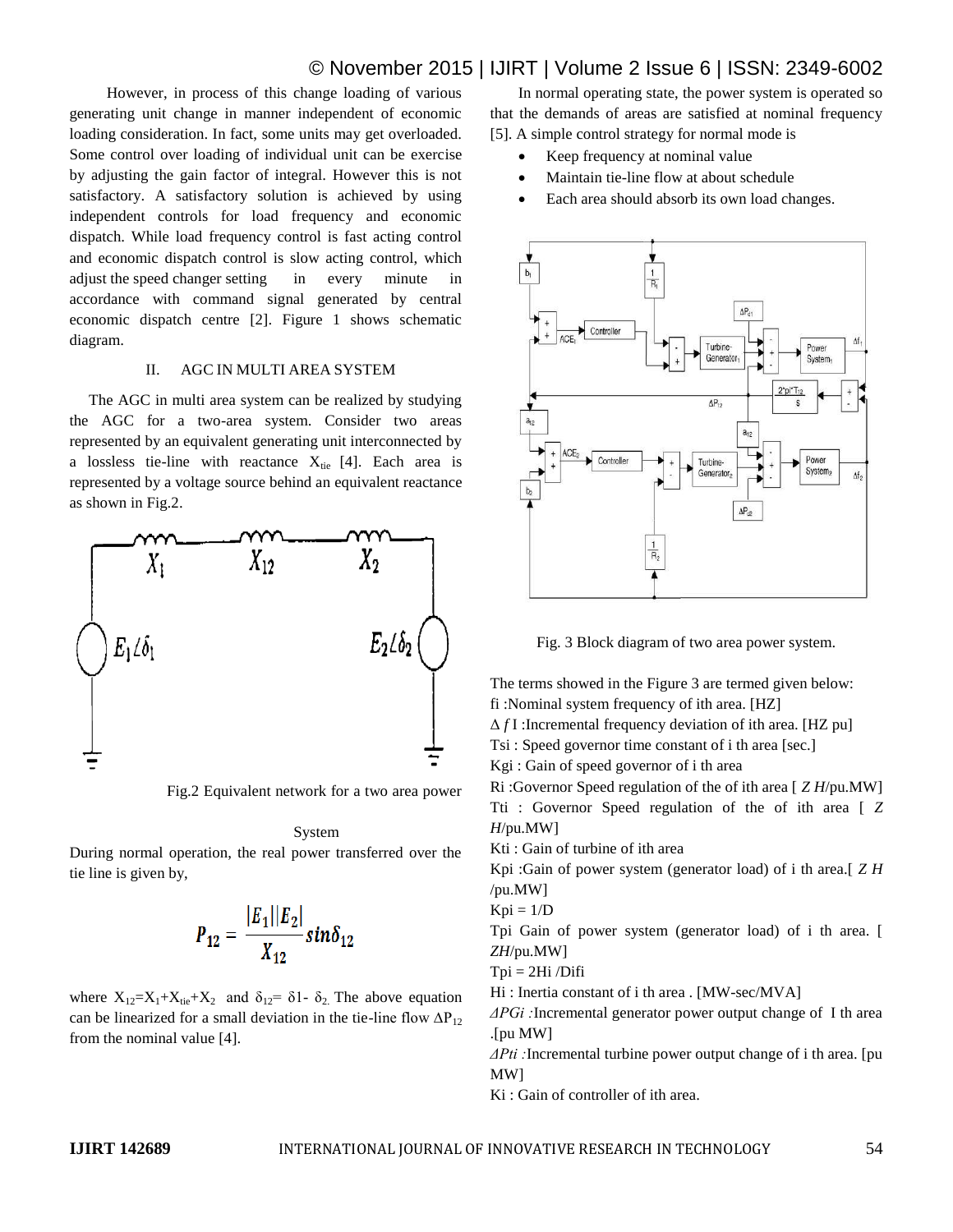# III. CONTROL TECHNIQUE

# *A.* **PID Controller for AGC**

There are many types of controller such like proportional, integral, derivative and combinational of these (PI, PID). The block diagram of Proportional Integrative Derivative (PID) controller is shown in Fig.3. The PID controller improves the transient response so as to reduce error amplitude with each oscillation and then output is eventually settled to a final desired value [14]. Better margin of stability is ensured with PID controllers. The mathematical equation for the PID controller is given as.

$$
Y(t) = Kpe(t) + Ki \int e(\tau)dt + Kd\frac{d}{dt}e(t)
$$

Where  $y(t)$  is the controller output and  $u(t)$  is the error signal. K*p*, K*i* and K*d*are proportional, integral and derivative gains of the controller. The limitation conventional PI and PID controllers are slow and lack of efficiency in handling system non-linearity. Generally these gains are tuned with help of different optimizing methods such as Ziegler Nicholas method, Genetic algorithm, etc., The optimum gain values once obtained is fixed for the controller. But in the case deregulated environment large uncertainties in load and change in system parameters is often occurred. The optimum controller gains calculated previously may not be suitable for new conditions, which results in improper working of controller. So to avoid such situations the gains must be tuned continuously [14]. The tuning parameters are as follow

# **Proportional Gain (**Kp)

Larger values typically mean faster response since the larger the error, the larger the Proportional term compensation. An excessively large proportional gain will

lead to process instability and oscillation.

### **Integral Gain (Ki)**

Larger values imply steady state errors are eliminated more quickly. The trade-off is larger overshoot: any negative error integrated during transient response must be integrated away by positive error before we reach steady state.

## **Derivative Gain (Kd)**

Larger values decrease overshoot, but slows down transient response and may lead to instability due to signal noise amplification in the differentiation of the error.



Fig.4 Block diagram of a PID controller.

They can perform poorly in some applications. PID controllers, when used alone, can give poor performance when the PID loop gains must be reduced so that the control system does not overshoot, oscillate or hunt about the control set point value. A problem with the Derivative term is that small amounts of measurement or process noise can cause large amounts of change in the output [14].

#### IV. MATLAB SIMULINK MODEL

1. Simulink Model Of Two Are Power System Using "PID" Controller::

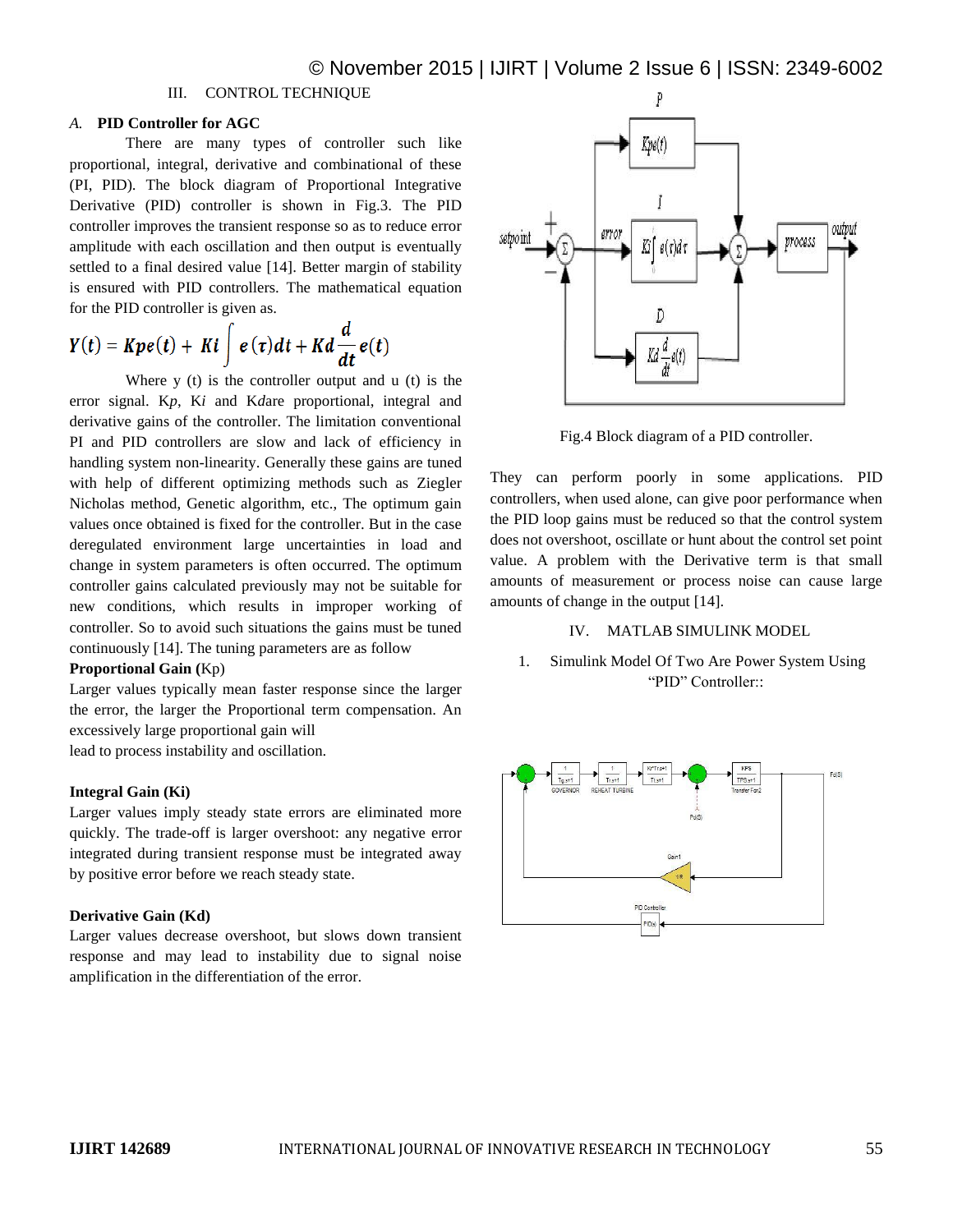# © November 2015 | IJIRT | Volume 2 Issue 6 | ISSN: 2349-6002



Fig 5. Simulink model of two area power system using PID controller

I "OUTPUT" Frequency Response Using different Controller:





Fig 6. Frequency response using different controller

2.Two –Area Interconnected Model:

Fig 7. : two-area thermal model without PID